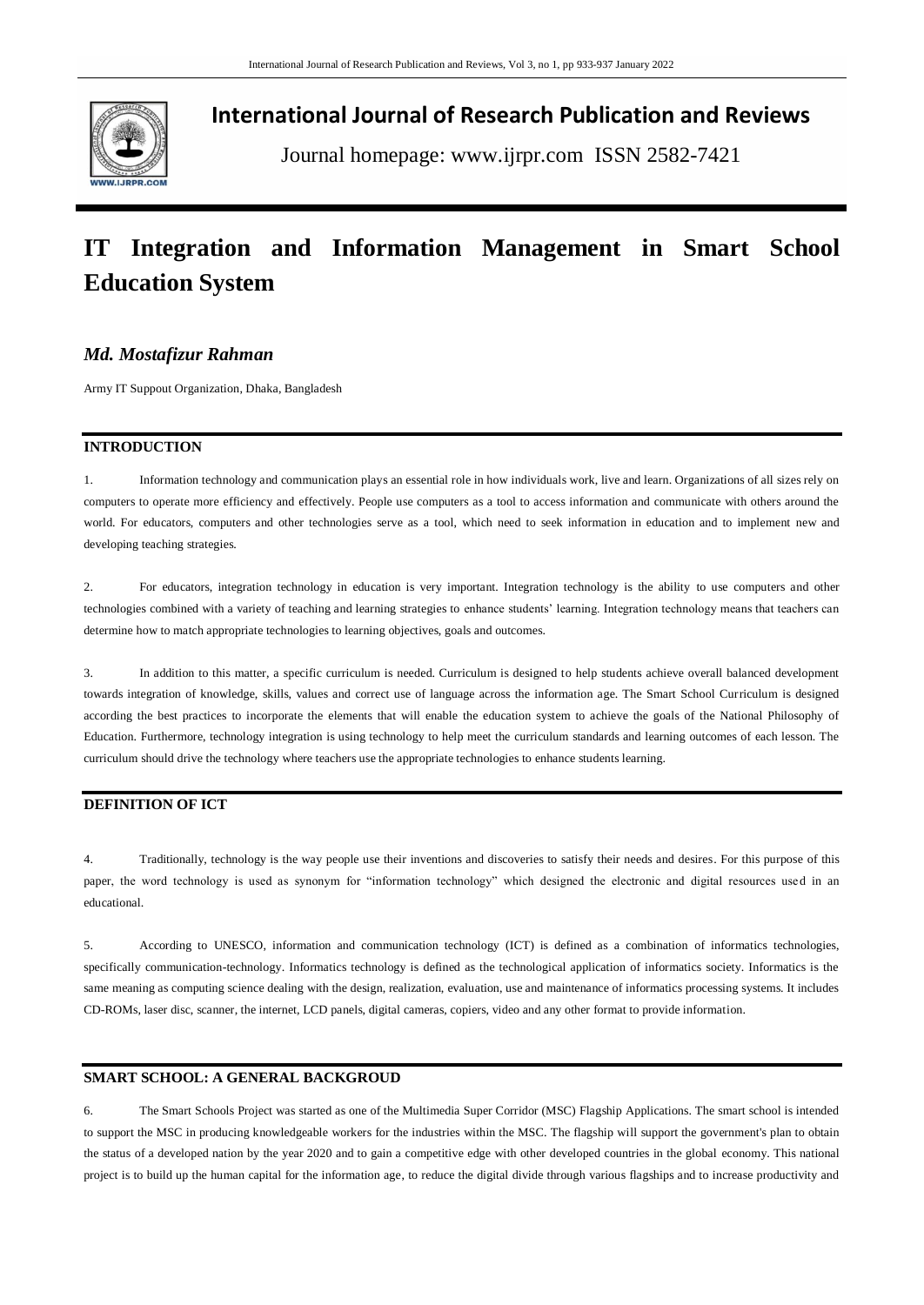export growth.

7. A smart school will evolve over time, continuously developing its professional staff, its educational resources and its administrative capabilities. This will also allow the school to adapt to changing conditions while continuing to prepare for life in the information age. The objectives of the smart school are:

- a. Encourage all around development of the individual covering the intellectual, physical, emotional and spiritual domains.
- b. Provide opportunities for the individual to develop his or her own strengths and abilities.
- c. Produce a thinking workforce that is also technologically literate.
- d. Democratize education do as to provide every child with equal access to learning.
- e. Increase participation of parents, community and the public in the education process.

8. The features of the smart school system will encourage independent, critical thought creativity and the ability to care in all students within a conducive environment:

- a. Based on a philosophy that "all students can learn if taught".
- b. A broad curriculum that takes into account the different capabilities of each student.
- c. A school climate that is conducive to learning.
- d. Assessment as an ongoing process that supports good instruction.
- e. Existence of strong and highly professional from principals and teachers.
- f. Community and parents provide a high level of involvement and support.

## **CURRENT TRENDS IN EDUCATION**

09. The information age has given several important characteristic in our school. The information age has further expanded into digitization of huge amount of information. This means that information is now converted into digital form. In this rapidly changing environment, the role of educators has changed from disseminators of a limited knowledge base of information to facilitators of process of accessing and interpreting new information. Educators need to teach the student to be well informed and creative thinkers. The number of available facts will change exponentially in their lifetime but the basic skills of information will remain constants.

10. Technology has opened doors to more information than was available in the traditional school system. The internet and world wide web also provide a richer variety of media including text, graphics, sound, video and animation. It is possible to retrieve information from many remote locations around the globe quickly. When students cannot find the information they need through traditional way, they may search the web using search engine.

11. There is increasing use of internet and world wide web. Numerous projects have made it possible for primary and secondary school children to connect to remote databases, and to their counterparts in other countries. Schools, teachers and students have been able to set up their websites.

12. Furthermore, ICT refers to tool and enablers to make learning more interesting, motivating, stimulating and meaningful to the children. The teaching and learning materials using ICT are designed to accommodate differing needs and abilities, resulting in fuller realization of their capabilities and potential and allowing children to take greater responsibility for managing their own learning. With the help of ICT the pedagogy shall:

- a. Use an appropriate mix of learning strategies to ensure mastery of basic competencies and promote holistic development.
- b. Accommodate individual learning styles, so as to boost performance.
- c. Foster a classroom atmosphere that is compatible with different teaching and learning strategies.

## **ASPECTS FOR CONSIDERATION IN INTEGRATING ICT AND INFORMATION MANAGEMENT**

13. There are some important aspects to consider in the way of integrating ICT into teaching learning process. Policy, professional development, technology coordinator and infrastructure are needed to ensure the successful implementation.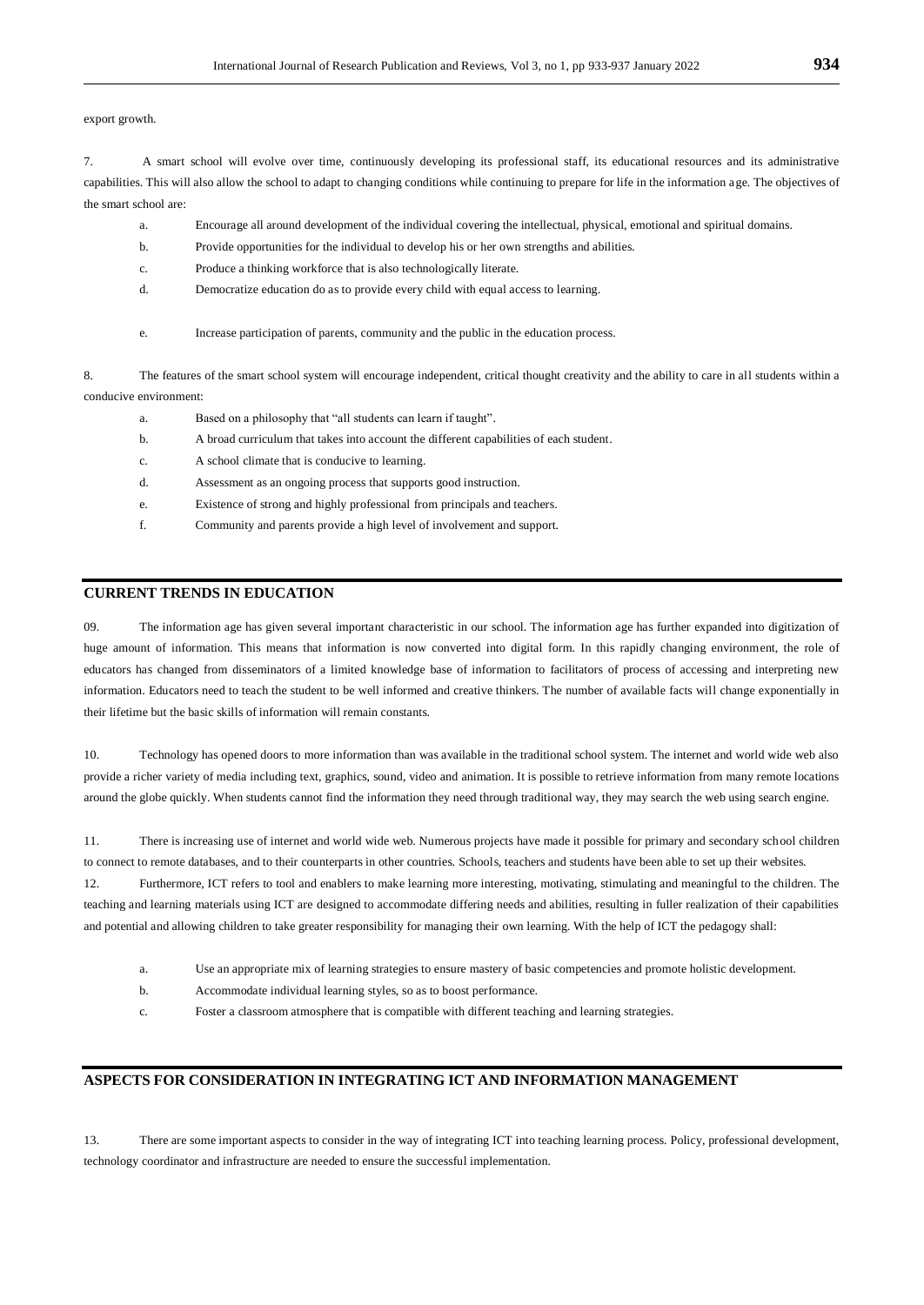14. **Policy**. Policy areas that need to be addressed when integrating technology into classroom in the smart schools is to envisioned the features of the schools. It has to consider the technological inputs such as local area network, wide area network, hardware and courseware. The common technology standards must also be remaining to the schools for reasons of interoperability.

15. **Professional Development**. Teacher development will be the most critical components as teacher will be the primary delivers of smart school teaching. A comprehensive teacher education programme incorporating best practices in technology supported learning will be success of the smart school. The teachers need an intensive training on information technology skills and technology integration into classroom to enhance thinking and creativity.

## **ICT INTEGRATION AND INFORMATION MANAGEMENT IN THE TEACHING LEARNING**

16. Although computers do not replace teachers, they do change the teachers" role. Technology makes it possible to accommodate a wider variety of learning style, abilities and activities. For example, multimedia provides instructions through multiple sensory, channels by combining several media, including sound, narration, graphics, video, music, animation and text in an interactive manner that allows students to choose their own routes through the information.

17. Educational in the last twenty years was the universal. Teaching was based on information retention, memorization, and standardized procedures and testing. Students are passive learners. Now a days, the role of teacher has change from presenter to facilitators, mentor, resource allocator, coach and collaborator. With the use of technology, teachers can accommodate different individual learning styles and abilities more easily.

18. Integrating technologies into classroom have many ways to adapt. Multimedia applications, computer based training (CBT), entertainment and edutainment and the world wide web are the examples of technology applications that can used in teaching learning environment in Malaysian smart school educations<sup>1</sup>.

19. **Multimedia Applications**. A multimedia application involves the use of multimedia technology in education. Teachers use multimedia applications to deliver classroom presentations that enhance students learning. Mean while, students use multimedia applications to learn by reading, seeing, hearing and interacting with the subject content. Multimedia simulations often replace costly and sometimes risky demonstration and training in areas such as chemistry, biology or physics.

20. **Computer Based Training (CBT)**. Computer based training (CBT) is a tool which individuals learn by using and completing exercises using instructional software on computers. According to Wikipedia Encyclopedia, Computer-based training (CBT), also called computer-assisted instruction (CAI) is a type o[f education](http://en.wikipedia.org/wiki/Education) in which the student learns by executing special training programs on a [computer.](http://en.wikipedia.org/wiki/Computer) 

22. **Entertainment and Edutainment**. According to Wikipedia, the free encyclopedia [\(http://en.wikipedia.org\)](http://en.wikipedia.org/), edutainment (also educational entertainment or entertainment-education) is a form o[f entertainment](http://en.wikipedia.org/wiki/Entertainment) designed t[o educate](http://en.wikipedia.org/wiki/Education) as well as to amuse. Edutainment typically seeks to instruct or [socialize](http://en.wikipedia.org/wiki/Socialization) its audience by embedding lessons in some familiar form of entertainment such as television, [computer and video games,](http://en.wikipedia.org/wiki/Computer_and_video_games) [films,](http://en.wikipedia.org/wiki/Film) [music,](http://en.wikipedia.org/wiki/Music)  [websites,](http://en.wikipedia.org/wiki/Website) [multimedia](http://en.wikipedia.org/wiki/Multimedia) [software,](http://en.wikipedia.org/wiki/Software) etc.

23. **Projects Assessments**. In the new classroom environment, technology advances make it possible for students to create project instead of taking paper and pencil<sup>2</sup>. They can create more polished projects using presentation software like Power Point. Students can create computer generated graphs and charts to give their project credibility.

## **INFORMATION MANAGEMENT IN SMART SCHOOL ENVIRONMENT**

24. The Smart School Pilot Project introduced a computerized Smart School Management System (SSMS) to the Pilot Schools. This system allows for complete school monitoring by senior administration. It also facilitates e-communication between teachers and students. The traditional curriculum may be enriched with the use of software resources available through the SSMS.

25. This integrated information management software covers nine areas of school management, namely, Financial, Student Affairs, Educational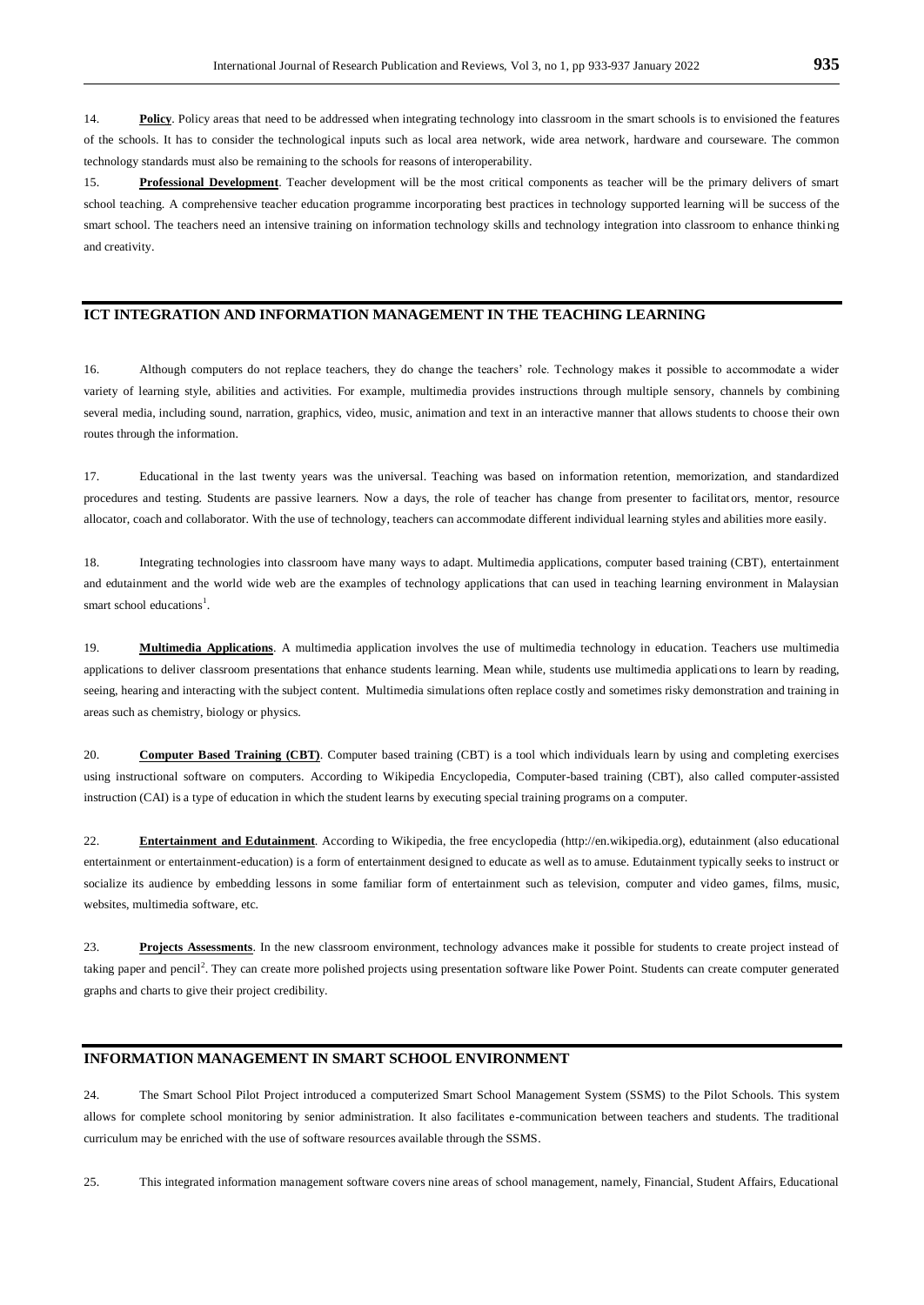Resources, External Resources, Human Resources, Facilities, School Governance, Security, and Technology.

## **APPLICATION OF INTEGRATING TECHNOLOGY IN THE CLASSROOM**

26. How can technology contribute to classroom teaching and learning? In order to understand its application in the classroom, it is important to know how the technology assists teachers and learners organize and manage teaching and learning respectively.

27. **Teacher Perspective**. From the teachers" standpoint, the technology enables them to handle different kinds of materials for teaching in the classroom. This ranges from the one-way presentation of information in the form of texts and graphics to the more sophisticated audio-visual types. In addition, the teachers can also use the computer for an example to manage instruction by treating it as a personal tutor. For instances, the computer can be used for engaging students in drill based practice and simulation activities.

28. **Learner Perspective**. Technology provides for efficient use of drill and practice, which are essential for learners. When the learners have acquired a reasonable degree of competence, they can advance to higher level task which requires some form of limited interaction with the computer. Simulation games for an example, are not only motivating, but also encourage social interaction<sup>3</sup>.

#### **BARRIERS AND CHALLENGES**

29. Barriers and challenges in integrating technology in teaching learning environment is no exception. Several barriers have hindered technology integration in many schools. Such barriers include a lack of teacher training in ICT, computer placement, which make difficult for teachers to have access to the technology.

30. **Budget Constraints**. The main barriers to implementing technology in the classroom were lack of financial resources. Many forms of educational technology, in particular computers, require large expenditures every three to five years. At present, many school district lacks of sufficient financial resources to incorporate technology.

31. **Lack of Teacher Training**. Some teachers fear in using technology. Some of them use trial and error and in some cases, they have learned from students. For many teachers, a lack of personal experience with technology, presents an additional challenge. In order to incorporate technologybased activities and projects into their curriculum, those teachers first must find the time to learn to use the tools and understand the terminology necessary for participation in those projects or activities.

32. **Computer Placements**. There are two questions to be considered which are about the placement. Do students or teacher have easy access? And second one about portability. Can computers be moved? Before the students enter the class, teachers make an important decision regarding how computers will be used in their class. Computer placement has a dramatic impact on when and even if students will use the computer. What is the best placement for computers in the classroom? Select a central location and arrange the computers so the students can see the monitors from various points throughout the classroom. Position the computers, then move to various centers, and check at a students' height to ensure the monitors are visible from most of the classroom.

33. **Hardware Theft and Vandalism**. For schools, hardware theft and vandalism present a difficult security challenge. To help minimize the theft of technology such as computers and associated equipments, schools can implement a variety of security precautions.

34. **Information Theft**. Information is a valuable asset to an organization such as schools. The deliberate theft of information causes as much or more damage than the theft of hardware. Even though, information theft is not a major problem in schools, the potential is taken seriously because school networks do contain a great of important and confidential information on students, teachers and staff.

#### **CONCLUSION**

35. The Smart School project is a critical platform for building the right skill base human resources to take Malaysia into the next step to achieve Vision 2020. This concept are not merely putting hardware in schools but also getting appropriate technology which is easily integrated and web-based, providing proper training, and running practical applications. The task is indeed daunting and time consuming. With proper planning, positive feedback, continuous support and guidance, the nation"s knowledge workers as part of the drive to achieve Vision 2020 can be produce.

36. ICT integration and information management in Malaysian smart school education has throws up enormous opportunities and challenges. The technology is seen like a 'vitamin' that present for better educational outcomes. The concept of ICT in education includes systems that enable information gathering, management, manipulation, access and communication in various forms. The role and function of ICT in the classroom is seen as a teaching and learning tool that enable to make learning more interesting, motivating, stimulating and meaningful.